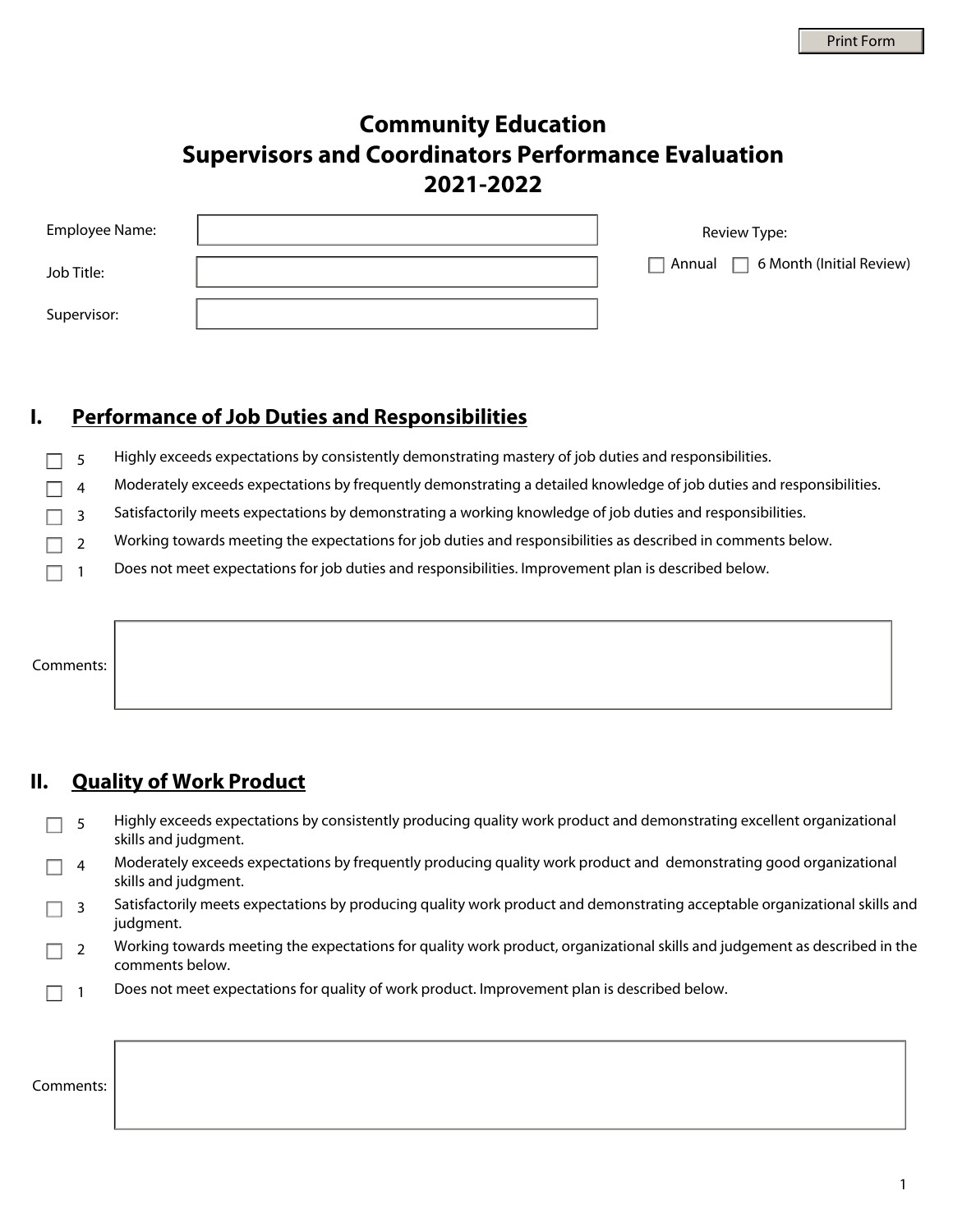#### **III. Initiative and Dependability**

- Highly exceeds expectations by consistently being self-motivated and maintaining excellent attendance. 5  $\Box$
- 4 Moderately exceeds expectations by frequently working independently and maintaining excellent attendance.
- 3 Satisfactorily meets expectations by being resourceful and maintaining acceptable attendance.
- Working towards meeting the expectations for initiative and dependability as described in the comments below.  $\Box$ 2
- $\Box$  1 Does not meet expectations for initiative/dependability. Improvement plan is described below.

Comments:

#### **IV. Technical Skills**

- Highly exceeds expectations by consistently demonstrating updated computer skills in performing job duties. 5 П
- 4 Moderately exceeds expectations by frequently demonstrating updated computer skills in performing job duties.
- Satisfactorily meets expectations by demonstrating acceptable computer skills.  $\Box$ 3
- Working towards meeting the expectations for computer skills as described in the comments below. П 2
- $\Box$  1 Does not meet expectations for computer skills. Improvement plan is described below.

Comments:

#### **V. Interactions with District Employees and Public**

- Highly exceeds expectations by consistently interacting positively and effectively with district employees and the public. 5  $\Box$
- 4 Moderately exceeds expectations by frequently interacting positively and effectively with district employees and the public.
- Satisfactorily meets expectations by interacting acceptably with district employees and the public. П 3
- 2 Working towards meeting the expectations for working with district employees and the public as described in the comments below.
- $\Box$  1 Does not meet expectations for working with district employees and the public. Improvement plan is described below.

Comments: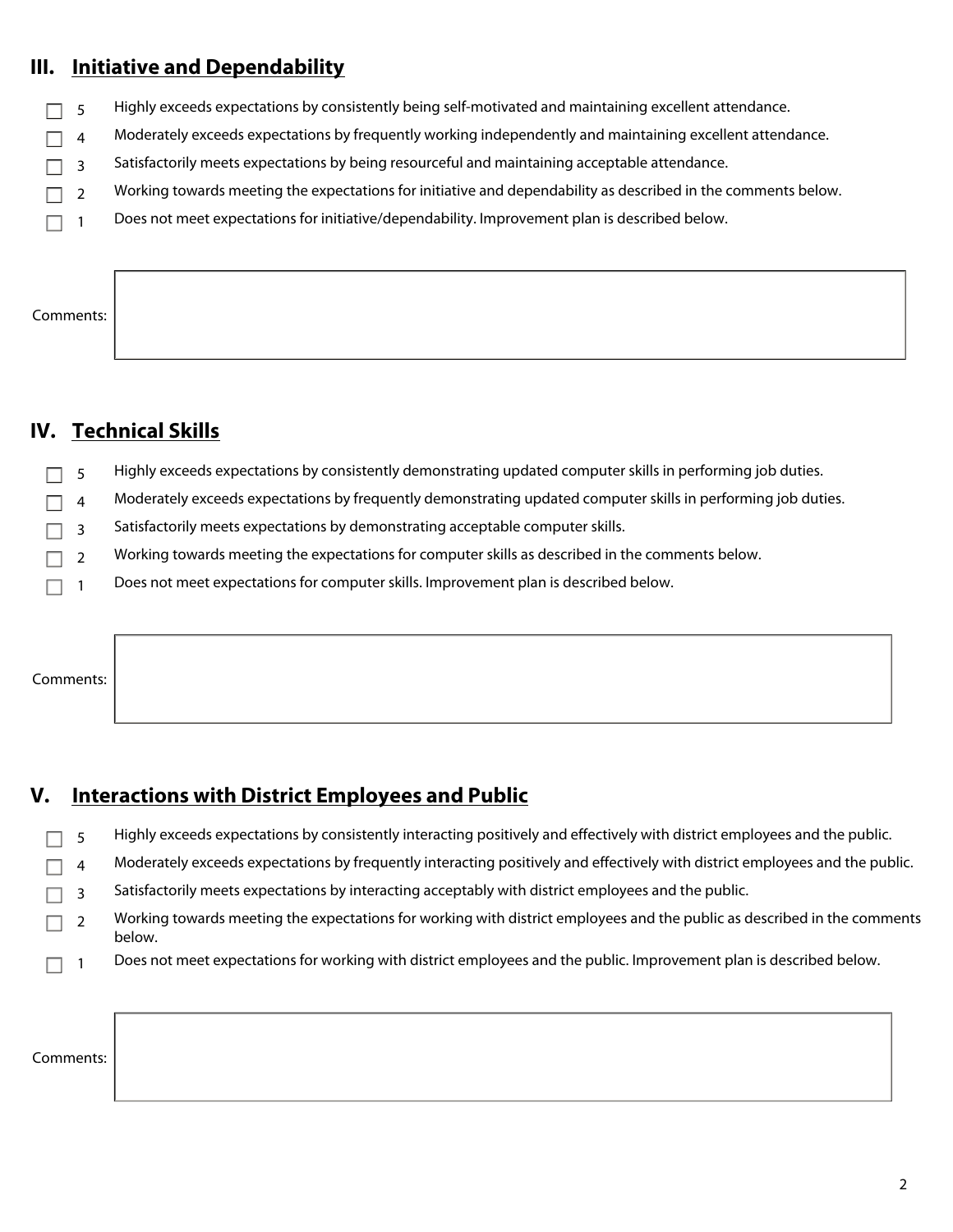## **VI. Interactions with Students**

- $\Box$  5 Highly exceeds expectations by consistently interacting positively and effectively with students.
- $\Box$  4 Moderately exceeds expectations by frequently interacting positively and effectively with students.
- $\Box$  3 Satisfactorily meets expectations by interacting acceptably with students.
- $\Box$  2 Working towards meeting the expectations for working with students as described in the comments below.
- $\Box$  1 Does not meet expectations for working with students. Improvement plan is described below.
- Not applicable. This position does not interact with students.  $\Box$

### Comments:

## **VII. Performance Evaluation Summary**